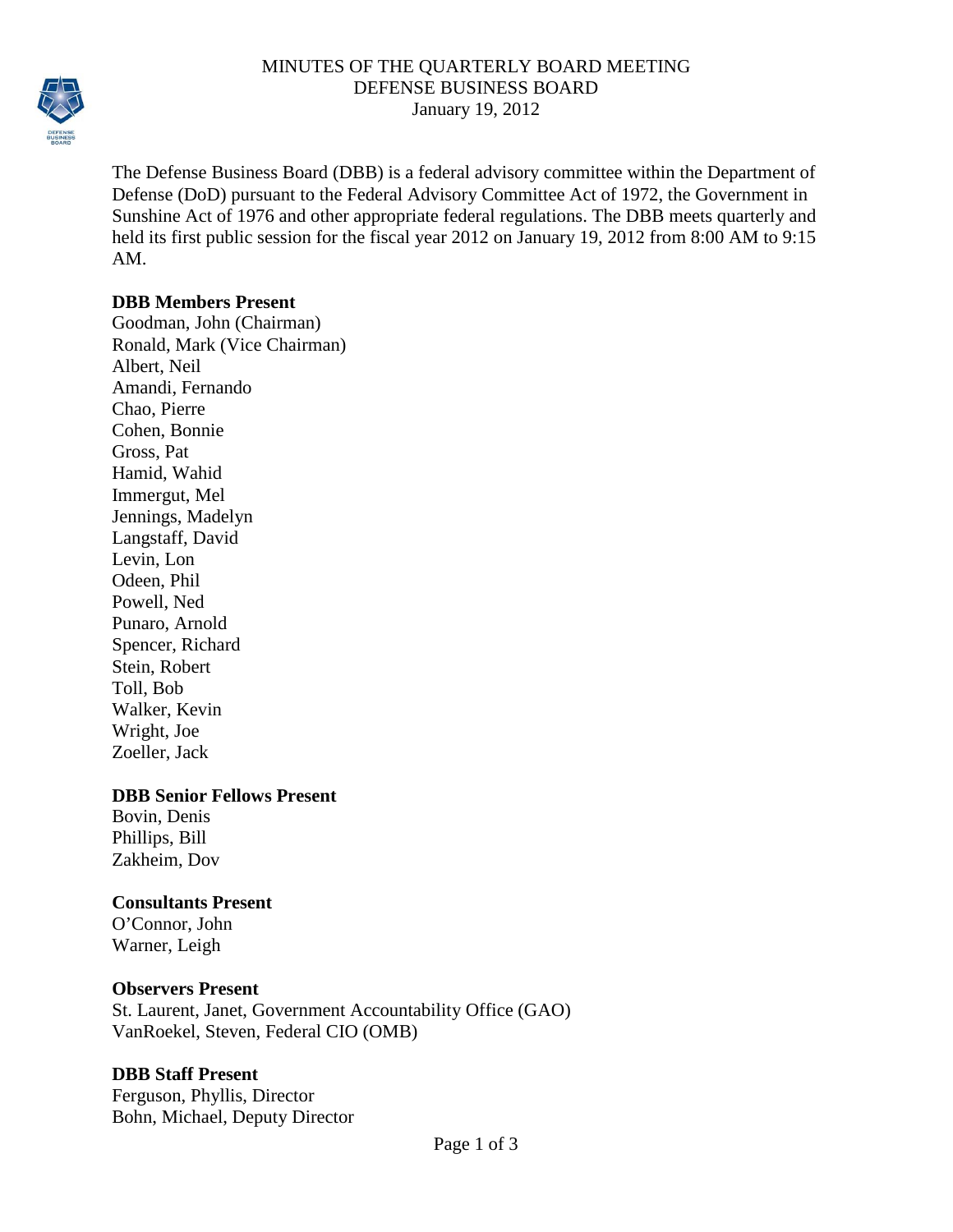

## MINUTES OF THE QUARTERLY BOARD MEETING DEFENSE BUSINESS BOARD January 19, 2012

Curran, John (COL, USA), Military Assistant Duffy, Debora, Staff Assistant Duffy, Matthew (CDR, USN), Military Assistant Lengel, Ed (LtCol, USAF), Military Assistant Whittington, Catherine, Program Analyst

# **Public Session Attendees**

Brandt, Col William, Joint Staff Brown, Matthew, General Dynamics Carey, Rob, OSD CIO Carr, CAPT Ron, OPNAV Courtney, William, CSC Etherton, John, Etherton and Associates Farkas, Evelyn, EUCOM Johnson, Nicole, Federal Times Mishury, Jordana, Inside the Pentagon Meadows, LCDR Kate, OSD Public Affairs Priest, Dana, Washington Post Spellman, Col Kelley, EUCOM Takai, Teri, OSD CIO Tilghman, Andy, Military Times Winnefeld, James, VCJCS

# **PUBLIC SESSION**

At 8:00 AM, Phyllis Ferguson, Designated Federal Official, opened the public session. Mr. John Goodman, DBB Chairman, having previously recused himself from the Information Technology Modernization Task Group, delegated the chairmanship to Mr. Mark Ronald, DBB Vice Chairman, who introduced Mr. David Langstaff.

## **Deliberation of Task Group Recommendations**

## *Information Technology Modernization, David Langstaff*

Mr. Langstaff provided briefing slides and discussed the Task Group approach, context, findings, and recommendations. Ms. St. Laurent agreed with the presentation contents. Mr. VanRoekel also agreed with the presentation contents. Mr. Ronald asked for a motion to vote and received a motion and a second. There was no opposition, one abstention from Mr. Bob Toll, and the Board Members approved the recommendations.

## **Task Group Updates**

Mr. Ronald turned the Chairmanship back over to Mr. Goodman.